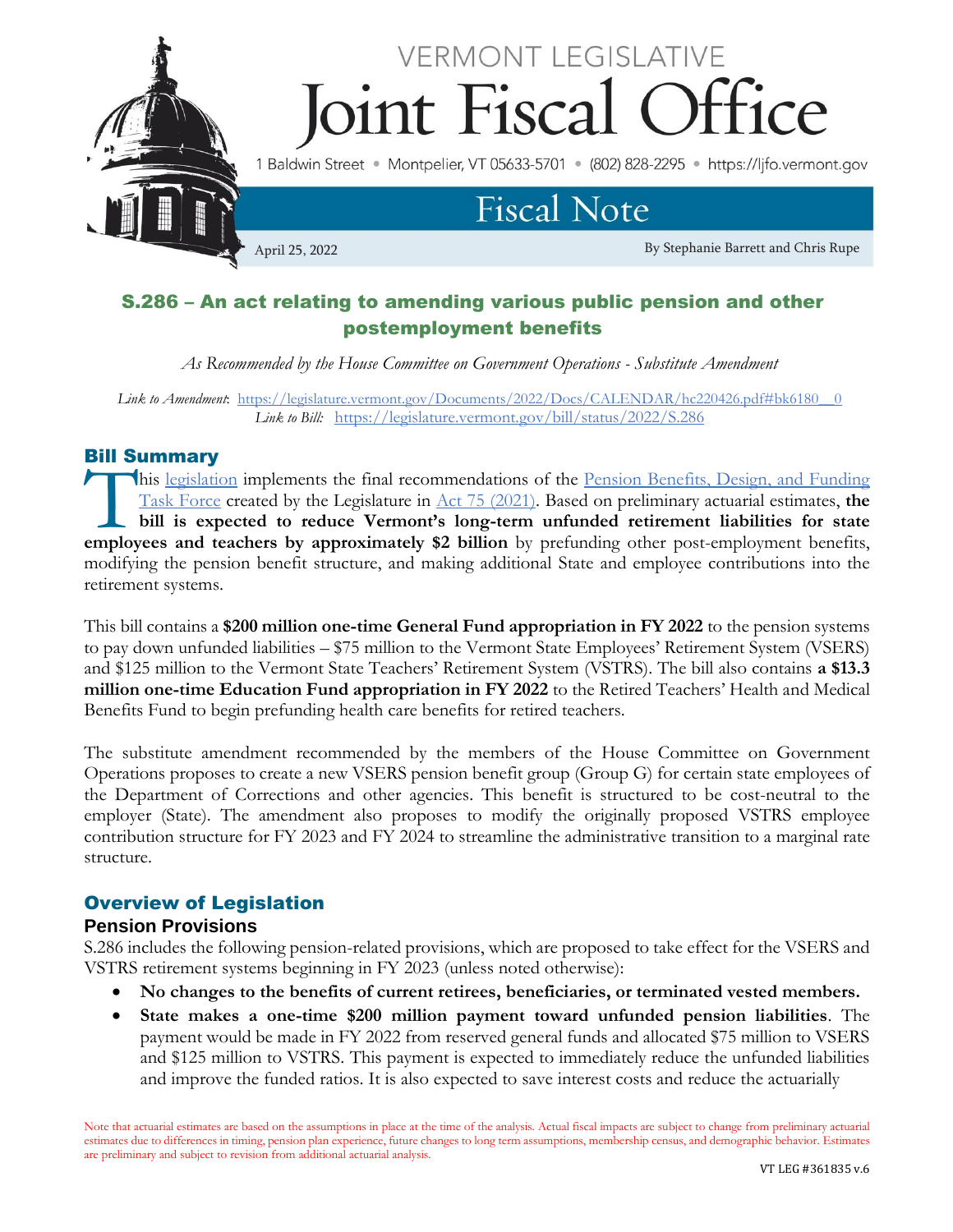determined employer contributions (ADEC) in the future, with relative savings beginning in FY 2024 at approximately \$19.5 million in total across both systems.

- **Higher employee contribution rates for active members of both systems**, phased in over a 3- to 5- year period. By full phase-in, the higher contribution rates are expected to yield approximately \$14 million (VSERS in FY 2027) and \$10.3 million (VSTRS in FY 2025) of revenue, which would reduce the respective employer normal costs (which are paid through the ADEC) by a commensurate amount.
- **Modifications to the Cost-of-Living-Adjustment (COLA) formula for all employee groups, plus changes to other terms of the pension benefit for VSERS Groups C and D**. The proposed changes are expected to yield approximately \$58 million of unfunded liability reduction and \$8.7 million of relative ADEC savings for VSERS, and \$35 million of unfunded liability reduction and \$4.8 million of relative ADEC savings for VSTRS.
- **Creation of a new VSERS pension group for certain Department of Corrections employees and other state employees who staff facilities for offenders, justice-involved youth, or patients in the care of the State.** Per the Task Force recommendations, the Group G proposal is designed to be cost-neutral to the employer, with the cost to fund the enhanced benefit paid by active members of the group.
- **State commits to ongoing additional payments toward the unfunded liability**. Beginning in FY 2024, an additional payment above the actuarially recommended amount would be included in the annual appropriation requests for the pension systems. The additional payment would increase to a maximum of \$15 million per system by FY 2026 and remain in place until the respective systems reach 90 percent funded. This provision effectively reinvests a portion of the expected future cost savings from the \$200 million one-time payment and pension modifications into further paying down the accrued unfunded pension liabilities.

## **Other Post-Employment Benefits (OPEB)**

Sections 15, 24, and 25 contain language to prefund health care benefits (OPEB) for retired State employees and teachers. Currently, benefits for today's retirees are funded on a pay-as-you-go basis with minimal prefunding. By prefunding, the State will realize a reduction of its unfunded liabilities by approximately \$891.3 million for VSERS and \$836.8 million for VSTRS due to the ability to discount liabilities using the 7.0% rate of return adopted by the Vermont Pension Investment Commission (VPIC) for the pension investments rather than the lower 2.2% rate that must be used in the absence of prefunding per government accounting rules. Prefunding will result in long-term savings from the ability to take advantage of compound investment gains over time to fund future benefits, but it will require higher expenses in the near term. In FY 2023, \$15.1 million is needed from the Education Fund to begin funding the OPEB normal cost, and approximately \$15 million of General Fund is needed across both systems to transition to prefunding. Other provisions of the bill, however, such as the proposed increases to employee contribution rates, COLA modifications, and the impact of one-time State contributions, are expected to result in future recurring savings in pension costs that will offset a substantial portion of the added fiscal impact from prefunding OPEB. Additionally, Section 26 proposes to repeal the July 1, 2023 sunset for the annual charge for teacher health care paid by Local Education Agencies per [16 V.S.A. §](https://legislature.vermont.gov/statutes/section/16/055/01944d) 1944d. This language continues the practice of LEAs making annual contributions toward OPEB costs for teachers hired after July 1, 2015.

#### **Year-End Surplus Construct**

**Beginning with the close of FY 2023,** Section 29 amends the existing statutory construct in 32 V.S.A.  $\frac{\S 308c(a)(3)}{3}$  $\frac{\S 308c(a)(3)}{3}$  $\frac{\S 308c(a)(3)}{3}$  that dedicates 50 percent of unreserved and undesignated year-end General Fund surpluses to the Vermont State Employees' Postemployment Benefits Trust Fund (VSERS OPEB). The bill would instead direct any such surpluses equally to the VSERS and VSTRS pension systems, with the VSTRS share dedicated to a newly created account to support future changes to retirement benefits when the VSTRS system is in a stronger financial position. It is not possible to accurately estimate the fiscal impact of this provision since the amount of unreserved and undesignated surpluses are subject to other spending decisions and actual end-of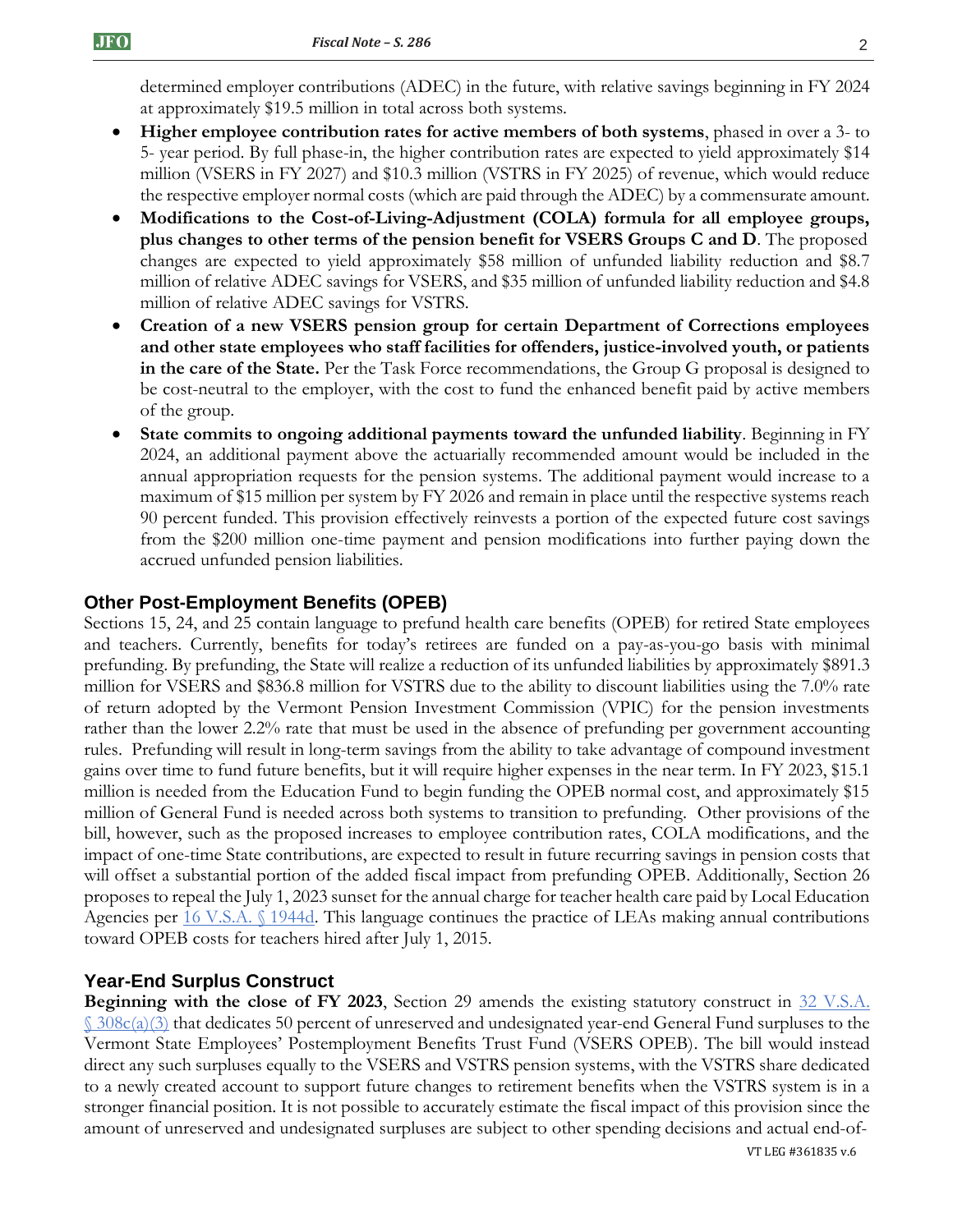year revenue collections which vary from year to year.

## **Other Provisions**

Sections 16, 17, 18, and 27 propose clarifying amendments to several provisions enacted in Act 75 (2021) pertaining to the required frequency of experience studies and asset and liability studies for the three statewide pension systems. Act 75 stipulated that the Vermont Pension Investment Commission (VPIC) shall perform asset and liability studies on a three-year basis beginning on July 1, 2022. Act 75 further stipulated that the three Retirement Boards perform experience studies at least once every three years after the effective date of the Act–the prior requirement was at least once every five years. The language in these sections clarifies, where appropriate, that the three-year cycle is defined as three *fiscal years* of actuarial data, not the three-year anniversary of the completion date of the most recent studies. The language also provides the VPIC and Retirement Boards with the option to delay the upcoming studies by a year in order to include FY 2023 data in the studies. The most recent experience studies were based on the FY 2019 valuations. Without this change, the next experience studies would cover data for the three fiscal years from FY 2020 through FY 2022 and omit many impacts from the proposed changes contained in this bill that take effect in FY 2023. The Vermont Municipal Employees' Retirement System (VMERS) is outside the scope of the remainder of the bill, but this specific change is also proposed to apply to that system for the administrative convenience of having all three pension systems complete experience studies and review actuarial assumptions on the same schedule.

## Modifications to the State Employees' Retirement System (VSERS) **Proposed Pension Benefit Changes**

S.286 proposes numerous modifications to the pension benefit structure for VSERS active members *(see Table 1).* No proposed changes would impact current retirees, beneficiaries, or terminated vested members. Certain proposed changes would not apply to active members who are at or approaching eligibility for normal or unreduced retirement as of the effective date of the changes (July 1, 2022).

Preliminary actuarial analysis commissioned for the Pension Task Force expects these proposed changes will reduce the State's actuarially determined employer contribution (ADEC) by approximately \$8.7 million and the VSERS unfunded liability by approximately \$58 million. These impacts come primarily from the proposed changes to the COLA benefit, which are expected to lead to a change in the long-term actuarial assumptions used to calculate the normal cost and accrued liabilities. Reductions in the ADEC accrue to the funds of State government in proportion to those funds' shares of the active payroll – approximately 40% typically falls to the General Fund, with the rest charged to federal and special funds.

| Table 1: VSERS Current and Proposed Pension Provisions to Existing Groups |                                                                                                                  |                                                                                                                                                                                  |                                                                                                                                                                                                                                                                                                                                                                                                                                                                                                  |                  |  |  |
|---------------------------------------------------------------------------|------------------------------------------------------------------------------------------------------------------|----------------------------------------------------------------------------------------------------------------------------------------------------------------------------------|--------------------------------------------------------------------------------------------------------------------------------------------------------------------------------------------------------------------------------------------------------------------------------------------------------------------------------------------------------------------------------------------------------------------------------------------------------------------------------------------------|------------------|--|--|
|                                                                           | <b>Current</b>                                                                                                   | <b>Proposed</b>                                                                                                                                                                  | <b>Comments</b>                                                                                                                                                                                                                                                                                                                                                                                                                                                                                  | <b>Bill Sec.</b> |  |  |
| Group C - Law Enforcement/Public Safety (439 active members - FY 2021)    |                                                                                                                  |                                                                                                                                                                                  |                                                                                                                                                                                                                                                                                                                                                                                                                                                                                                  |                  |  |  |
| Unreduced<br>early retirement                                             | Age 50 with at least 20<br>years of service<br>(whichever is later)                                              | No change                                                                                                                                                                        | Most Group C members retire under unreduced early<br>retirement at age 50 with at least 20 years of service.<br>No change is proposed.                                                                                                                                                                                                                                                                                                                                                           |                  |  |  |
| Mandatory<br>normal<br>retirement                                         | Age 55 with at least 5<br>years of service, or<br>completion of 30 years<br>of service (whichever is<br>earlier) | Age 57 with at least 5<br>years of service, or<br>completion of 30 years of<br>service (whichever is<br>earlier)                                                                 | The mandatory normal retirement age is proposed to<br>increase from age 55 to 57. This recommendation will<br>not change the current age 55 normal retirement<br>eligibility or require any members to work until age 57<br>if they are otherwise eligible to retire sooner.                                                                                                                                                                                                                     | Sec. 5           |  |  |
| <b>Max Benefit</b><br>Payable                                             | 50% of Average Final<br>Compensation                                                                             | 50% of Average Final<br>Compensation, plus 1.5%<br>for each year of continuous<br>service worked after 7/1/22<br>after reaching the later of<br>Age 50 or 20 years of<br>service | Proposed to incentivize members to voluntarily work<br>beyond the age at which they are eligible to retire with<br>an unreduced benefit (age 50 with at least 20 years of<br>service). As of FY 2021, only 12 of the 439 active<br>Group C members (2.7%) remained in service beyond<br>the age at which they are eligible for unreduced early<br>retirement. Encouraging additional members to retire<br>at later ages than they otherwise would is expected to<br>result in actuarial savings. | Secs. 5-6        |  |  |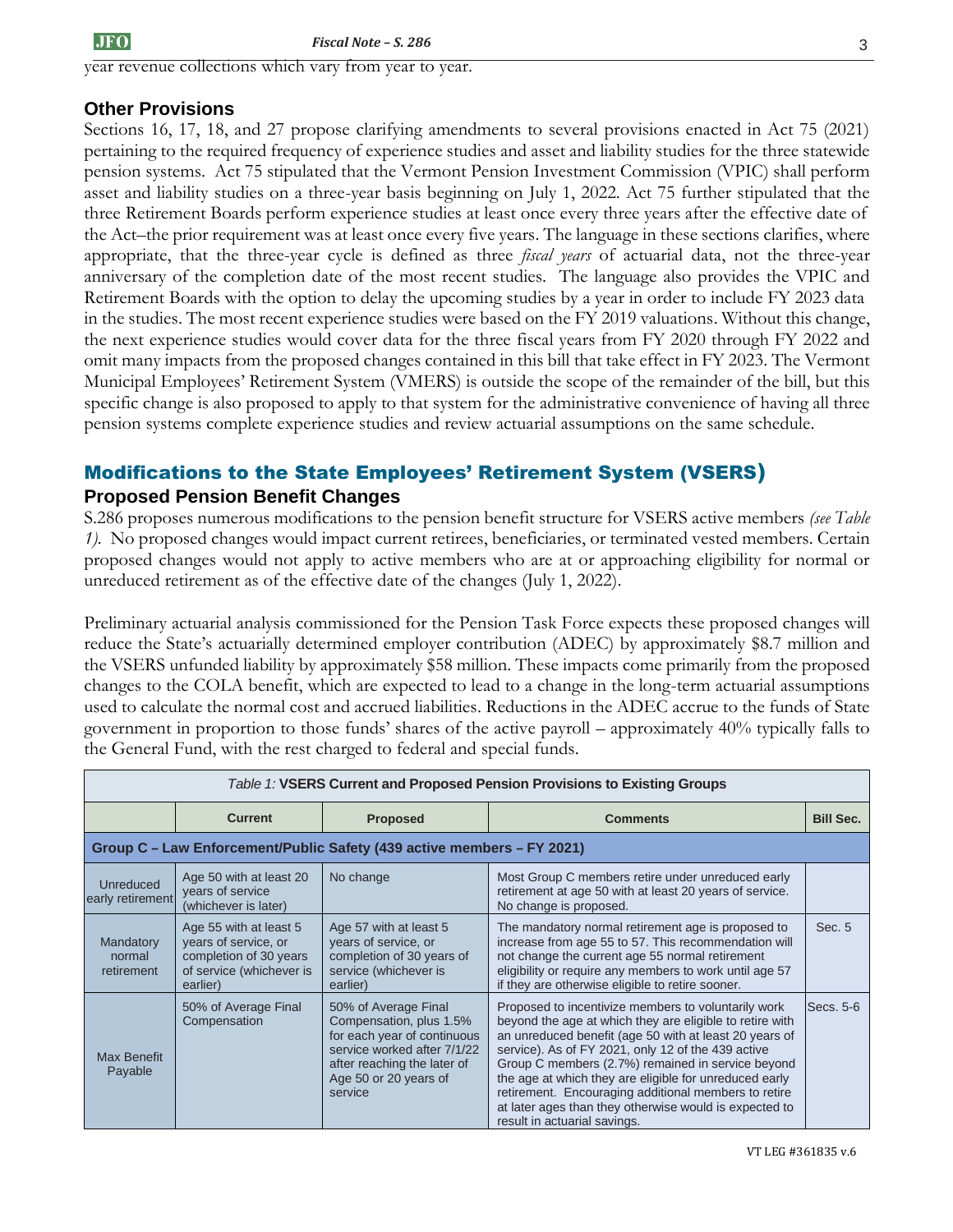| Group C - Law Enforcement/Public Safety (439 active members - FY 2021) - Continued |                                                                                                       |                                                                                                                                                                         |                                                                                                                                                                                                                                                                                                                                                       |         |  |
|------------------------------------------------------------------------------------|-------------------------------------------------------------------------------------------------------|-------------------------------------------------------------------------------------------------------------------------------------------------------------------------|-------------------------------------------------------------------------------------------------------------------------------------------------------------------------------------------------------------------------------------------------------------------------------------------------------------------------------------------------------|---------|--|
| <b>COLA</b>                                                                        | Member must receive a<br>retirement benefit for at<br>least 12 months before<br>receiving a COLA.     | Member must receive a<br>retirement benefit for at<br>least 24 months before<br>receiving a COLA.                                                                       | Proposed change would only apply to active members<br>who become eligible for normal or unreduced early<br>retirement on or after 7/1/22.                                                                                                                                                                                                             | Sec. 10 |  |
| <b>COLA</b>                                                                        | Net percentage change<br>in the CPI used to<br>calculate the COLA has<br>a 1% minimum, 5%<br>maximum. | Net percentage change in<br>the CPI used to calculate<br>the COLA has a 4%<br>maximum.                                                                                  | Proposed change would only apply to active members<br>who become eligible for normal or unreduced early<br>retirement on or after 7/1/22.                                                                                                                                                                                                             |         |  |
| Group D - Judicial (51 active members - FY 2021)                                   |                                                                                                       |                                                                                                                                                                         |                                                                                                                                                                                                                                                                                                                                                       |         |  |
| Average Final<br>Compensation                                                      | Final salary at<br>retirement                                                                         | Average of 2 highest<br>consecutive years                                                                                                                               | Proposed change would not apply to active members<br>who are age 57+ with at least 5 years of service, or to<br>members with 15+ years of service at any age, as of<br>6/30/2022.                                                                                                                                                                     | Sec. 2  |  |
| <b>Unreduced</b><br>normal<br>retirement                                           | Age 62 with at least 5<br>years of service                                                            | For members first<br>appointed on or after<br>7/1/2022, age 65 with at<br>least 5 years of service                                                                      | Proposed change would increase normal retirement<br>age from 62 to 65 for new hires. Group D members are<br>typically hired at, and work to, later ages than other<br>groups. As of FY 2021 only 22 of the 51 active Group<br>D members (43.1%) were younger than age 60, and 29<br>of the 51 active Group D members (56.9%) were at<br>least age 60. | Sec. 2  |  |
| <b>Max Benefit</b><br>Payable                                                      | 100% of Final Salary                                                                                  | 80% of Average Final<br>Compensation (2 highest<br>consecutive years)                                                                                                   | Proposed change would not apply to active members<br>who are age 57+ with at least 5 years of service, or to<br>members with 15+ years of service at any age, as of<br>6/30/2022.                                                                                                                                                                     | Sec. 5  |  |
| <b>COLA</b>                                                                        | Member must receive a<br>retirement benefit for at<br>least 12 months before<br>receiving a COLA      | Member must receive a<br>retirement benefit for at<br>least 24 months before<br>receiving a COLA                                                                        | Proposed change would only apply to active members<br>who are appointed or elected on or after 7/1/22.                                                                                                                                                                                                                                                | Sec. 10 |  |
| <b>COLA</b>                                                                        | Full COLA (100% of net<br>CPI change) on full<br>amount of retirement<br>benefit paid.                | Full COLA (100% of net<br>CPI change) on first<br>\$75,000 of retirement<br>benefit paid. Reduced<br>COLA (50% of net CPI<br>change) on benefit paid<br>above \$75,000. | Proposed change would only apply to active members<br>hired on or after 7/1/22.                                                                                                                                                                                                                                                                       | Sec. 10 |  |
| Group F - General Public Employees (7,701 active members - FY 2021)                |                                                                                                       |                                                                                                                                                                         |                                                                                                                                                                                                                                                                                                                                                       |         |  |
| <b>COLA</b>                                                                        | Member must receive a<br>retirement benefit for at<br>least 12 months before<br>receiving a COLA      | Member must receive a<br>retirement benefit for at<br>least 24 months before<br>receiving a COLA                                                                        | Proposed change would only apply to active members<br>who are eligible for normal or unreduced early<br>retirement on or after 7/1/22.                                                                                                                                                                                                                | Sec. 10 |  |
| <b>COLA</b>                                                                        | Net percentage change<br>in the CPI used to<br>calculate the COLA has<br>a 1% minimum, 5%<br>maximum  | Net percentage change in<br>the CPI used to calculate<br>the COLA has a 4%<br>maximum                                                                                   | Proposed change would only apply to active members<br>who become eligible for normal or unreduced early<br>retirement on or after 7/1/22.                                                                                                                                                                                                             | Sec. 10 |  |

## **Proposed Employee Contribution Rates**

Section 11 proposes numerous modifications to the member contribution rates paid by active employees, beginning in FY 2023 *(see Table 2 on the following page).* Employee contributions are made on a pre-tax basis and revenue is credited toward the normal cost of the member's future pension benefits (not toward the unfunded liability). Additional revenue raised through employee contributions reduces employer pension expenses (the ADEC) by paying a greater share of the total normal cost that would otherwise fall to the employer to pay.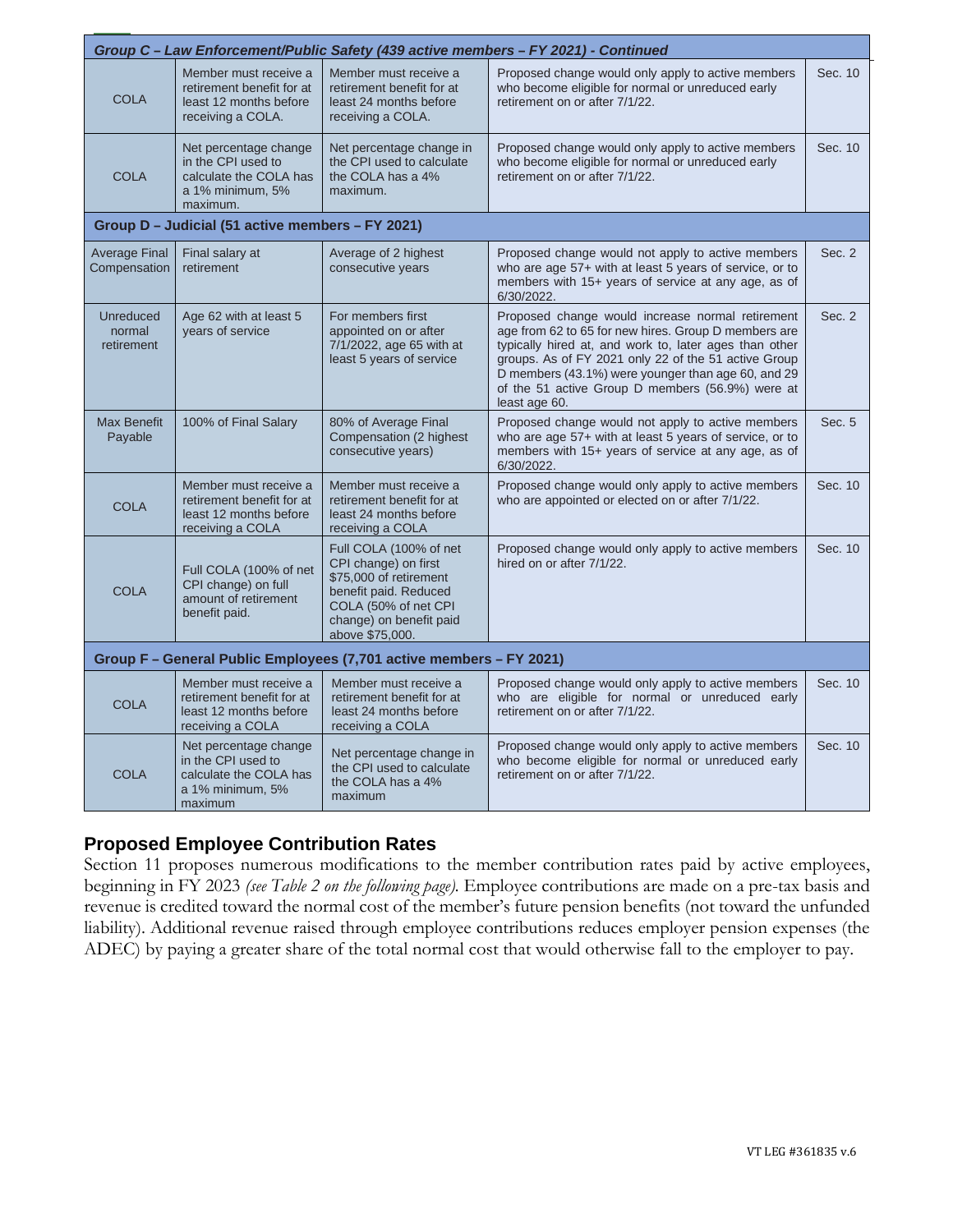|                         | Table 2: VSERS Current and Proposed Effective Pension Employee Contribution Rates |                                                     |              |                 |              |              |                                                                                                                                                                                             |  |
|-------------------------|-----------------------------------------------------------------------------------|-----------------------------------------------------|--------------|-----------------|--------------|--------------|---------------------------------------------------------------------------------------------------------------------------------------------------------------------------------------------|--|
|                         | <b>Current</b>                                                                    |                                                     |              | <b>Proposed</b> |              |              |                                                                                                                                                                                             |  |
|                         | <b>FY 22</b>                                                                      | <b>FY 23</b>                                        | <b>FY 24</b> | <b>FY 25</b>    | <b>FY 26</b> | <b>FY 27</b> | <b>Comments</b>                                                                                                                                                                             |  |
| Group C                 | 8.53%                                                                             | 9.03%                                               | 9.53%        | 10.03%          | 10.03%       | 10.03%       | Beginning in FY 2023, 0.5%/year increase for<br>3 years for all active members.                                                                                                             |  |
|                         |                                                                                   | $<$ 25 <sup>th</sup><br>percentile:<br>6.65%        | 6.65%        | 6.65%           | 6.65%        | 6.65%        | Beginning in FY 2023, for all active members.<br>The proposed rates mirror those proposed for<br>Group F.                                                                                   |  |
| <b>Group D</b><br>6.65% |                                                                                   | 25th-50 <sup>th</sup><br>percentile:<br>7.15%       | 7.65%        | 8.15%           | 8.15%        | 8.15%        | 5-year phase-in of 0.5%/year contribution<br>increases, by salary quartile. A member's<br>effective contribution rate would be based on<br>the quartile their base hourly rate of pay falls |  |
|                         |                                                                                   | $50^{th}$ -75 <sup>th</sup><br>percentile:<br>7.15% | 7.65%        | 8.15%           | 8.65%        | 8.65%        | within, with the rate charged to every dollar<br>earned by the member each fiscal year.<br>Quartiles calculated annually from Group D<br>active membership.                                 |  |
|                         |                                                                                   | $75^{th}+$<br>percentile:<br>7.15%                  | 7.65%        | 8.15%           | 8.65%        | 9.15%        |                                                                                                                                                                                             |  |
|                         |                                                                                   | $<$ 25 <sup>th</sup><br>percentile:<br>6.65%        | 6.65%        | 6.65%           | 6.65%        | 6.65%        | Beginning in FY 2023, for all active members.<br>The proposed rates mirror those proposed for<br>Group D.                                                                                   |  |
| Group F                 | 6.65%                                                                             | $25th-50th$<br>percentile:<br>7.15%                 | 7.65%        | 8.15%           | 8.15%        | 8.15%        | 5-year phase-in of 0.5%/year contribution<br>increases, by salary quartile. A member's<br>contribution rate would be based on the<br>quartile their base hourly rate of pay falls           |  |
|                         |                                                                                   | $50^{th}$ -75 <sup>th</sup><br>percentile:          |              |                 |              |              | within, with the rate charged to every dollar<br>earned by the member each fiscal year.<br>Quartiles calculated annually from the                                                           |  |
|                         |                                                                                   | 7.15%<br>$75^{th}+$<br>percentile:                  | 7.65%        | 8.15%           | 8.65%        | 8.65%        | combined Group F and G active membership.                                                                                                                                                   |  |
|                         |                                                                                   | 7.15%                                               | 7.65%        | 8.15%           | 8.65%        | 9.15%        |                                                                                                                                                                                             |  |

*Note: Table 2 reflects the total effective contribution rates to be paid by members, including the 0.1% contribution authorized by 3 V.S.A. § 473(f). The contribution rates reflected in the text of Section 11 of S.286, as recommended by the House Committee on Government Operations, omit the additional 0.1% contribution authorized by 3 V.S.A. § 473(f).*

Preliminary actuarial analysis commissioned for the Pension Task Force expects these proposed changes will generate approximately \$2.8 million of revenue in FY 2023, growing to approximately \$14 million by FY 2027 when the proposed rates are fully phased in across all groups *(see Table 3)*. Actual amounts may fluctuate from estimates, however, due to timing factors and fluctuations in the census and payroll characteristics of the active workforce.

After full phase-in of the proposed rate structure (expected to occur in FY 2025 for Group C, and FY 2027 for Groups D and F), overall payroll growth is expected to increase at a long-term annual growth rate of 3.5%. Revenue from employee contributions, in turn, would expect to increase at a similar pace with the size of the overall payroll when all else is equal.

| Table 3: Estimated Additional Revenue from<br><b>Proposed VSERS Employee Contributions</b><br>$$$ millions) |     |      |  |  |
|-------------------------------------------------------------------------------------------------------------|-----|------|--|--|
| <b>Fiscal Year</b><br><b>Group C</b><br><b>Group F</b>                                                      |     |      |  |  |
| FY 2023                                                                                                     | 0.2 | 2.5  |  |  |
| FY 2024                                                                                                     | 0.4 | 5.3  |  |  |
| FY 2025                                                                                                     | 0.6 | 8.4  |  |  |
| FY 2026                                                                                                     | 0.6 | 11.1 |  |  |
| FY 2027                                                                                                     | 0.6 | 13.3 |  |  |

*Note: Group D is not reflected in these estimates but due to the small size of the group the additional expected revenue will likely be within a rounding error of \$0.1 million annually.*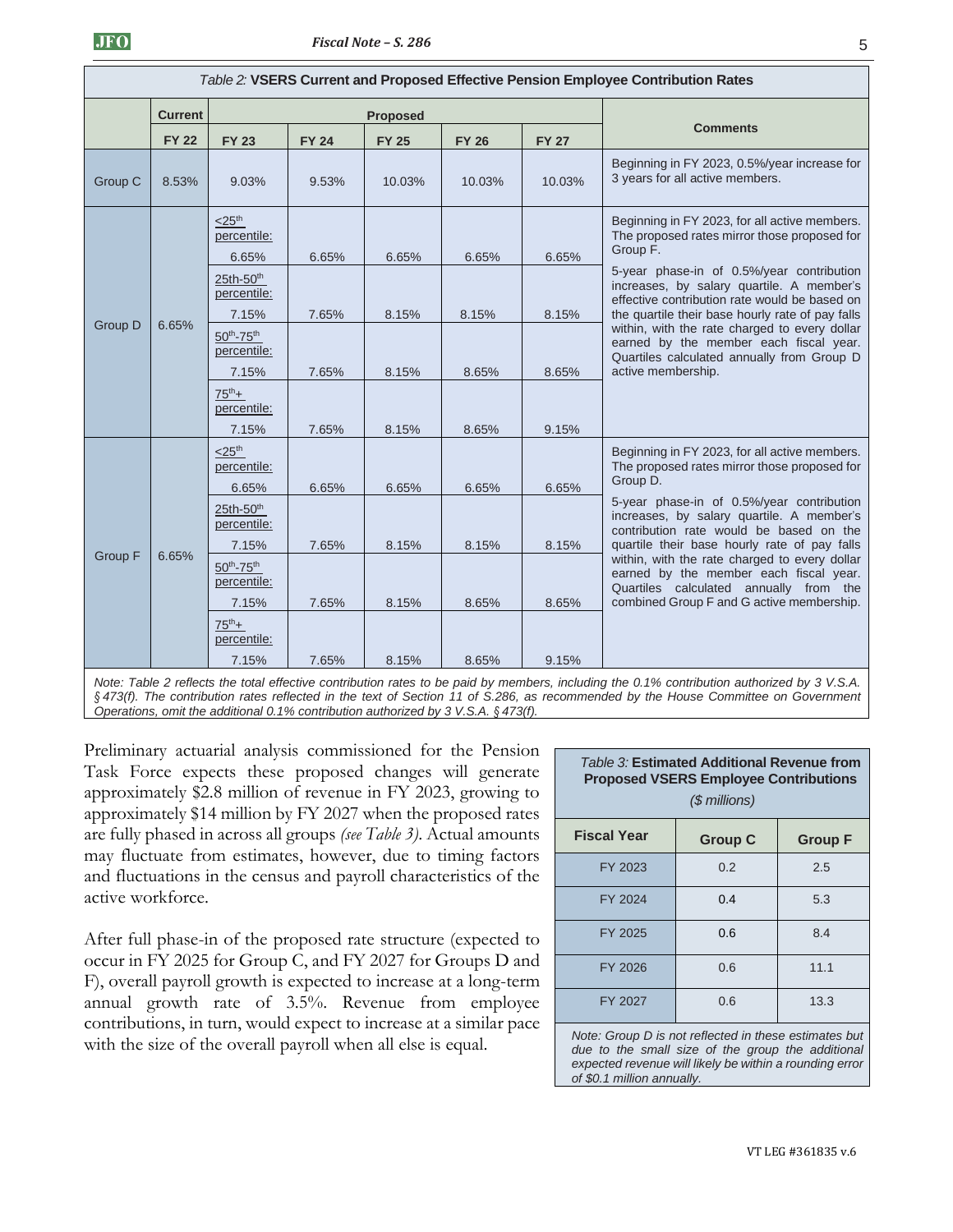## **Group G**

The amendment recommended by the House Committee on Government Operations contains language to create a new VSERS pension benefit (Group G) for certain employees of the Department of Corrections and other state entitles (primarily within the Agency of Human Services) that provide direct supervision or treatment services. The Task Force recommended further study of the creation of a new pension benefit for this cohort of employees to allow for unreduced retirement at age 55 with at least 20 years of service with a higher benefit multiplier than Group F presently provides. The FY 2022 Budget Adjustment Act (Section 47) of [Act 83 \(2022\)\)](https://legislature.vermont.gov/Documents/2022/Docs/ACTS/ACT083/ACT083%20As%20Enacted.pdf) subsequently directed the State Treasurer and VSERS Board of Trustees to make recommendations to the Legislature by April 15, 2022 on the creation of a new pension benefit group for Department of Corrections employees that is actuarially neutral to the pension system and results in no additional employer pension costs. The language contained in the proposed amendment would enact the benefit recommended to the Legislature pursuant to this provision.

**Under current law**  $(3 \text{ V.S.A. } \{459(d)(2)(\text{A})),$  Group F members may retire early with an unreduced benefit at age 55 with at least 20 years of service if they performed that service *"as facility employees of the Department of Corrections, as Department of Corrections employees who provide direct security and treatment services to offenders under supervision in the community, or as Woodside facility employees, or as Vermont State Hospital employees, or as employees of its successor in interest, who provide direct patient care…"* This universe consisted of 796 employees as of October 2021, with 674 employed by the Department of Corrections and 122 employed by other agencies. Under Group F's benefit multiplier of 1.67 percent, a member covered by this provision would receive a benefit of approximately 33.33 percent of their average final compensation after 20 years of service.

**Under the proposed Group G**, a similar universe of members who are covered by the existing Group F statutory provision allowing for unreduced early retirement at age 55 with at least 20 years of service would be entitled to a benefit calculated with a higher multiplier of 2.5 percent. Under this formula, a member with 20 years of service would receive a normal retirement benefit of approximately 50 percent of their average final compensation – which would be the maximum benefit payable for new hires (*see Table 4*). This benefit accrual formula is similar to the one currently in place for the smaller VSERS Group C (law enforcement and public safety).

For new hires, normal retirement under Group G is proposed to be age 55 with 20 years of service, and members would be eligible for an early retirement benefit at age 55 with at least 5 years of service with an actuarially equivalent reduction.

Most other proposed Group G benefit provisions are substantially similar to those currently in place or proposed for Group F.

Members hired into positions within this universe on or after

July 1, 2023 would be enrolled in Group G, rather than the existing Group F. Existing Group F members in this universe, and members hired on or before March 31, 2023, would have a one-time option to transition to the new Group G by June 1, 2023. Members hired on or after April 1, 2023 would have 60 days from the date of hire to elect to join Group G. Members who transition from Group F to Group G would retain other terms of their current Group F benefit structure without modification, but future service credit earned after

|                                                    | Table 4: VSERS Group G Comparison                                                                                              |                                                                      |
|----------------------------------------------------|--------------------------------------------------------------------------------------------------------------------------------|----------------------------------------------------------------------|
|                                                    | <b>Group F</b><br>(Current)                                                                                                    | <b>Group G</b>                                                       |
|                                                    |                                                                                                                                | (Proposed)                                                           |
| <b>Benefit</b><br><b>Multiplier</b>                | 1.67% per year of<br>credited service<br>after 1/1/91                                                                          | 2.5% per year of<br>credited service<br>in Group G.                  |
| Maximum                                            | 50% of Average<br><b>Final Compensation</b><br>if hired prior to<br>7/1/08                                                     | 50% of Average<br>Final<br>Compensation<br>(new hires)               |
| <b>Benefit Payable</b>                             | 60% of Average<br><b>Final Compensation</b><br>if hired on or after<br>7/1/08                                                  | <b>Existing Group F</b><br>provisions for<br>transferring<br>members |
| Approximate<br>Benefit with 20<br>vears of service | 33.33% of Average<br><b>Final Compensation</b>                                                                                 | 50% of Average<br>Final<br>Compensation                              |
| Normal<br>Retirement<br>Eligibility                | Age 62 or with 30<br>vears of service if<br>hired before 7/1/08.<br>Age 65 or Rule of 87<br>if hired on or after<br>$7/1/08$ . | Age 55 with 20<br>years of service                                   |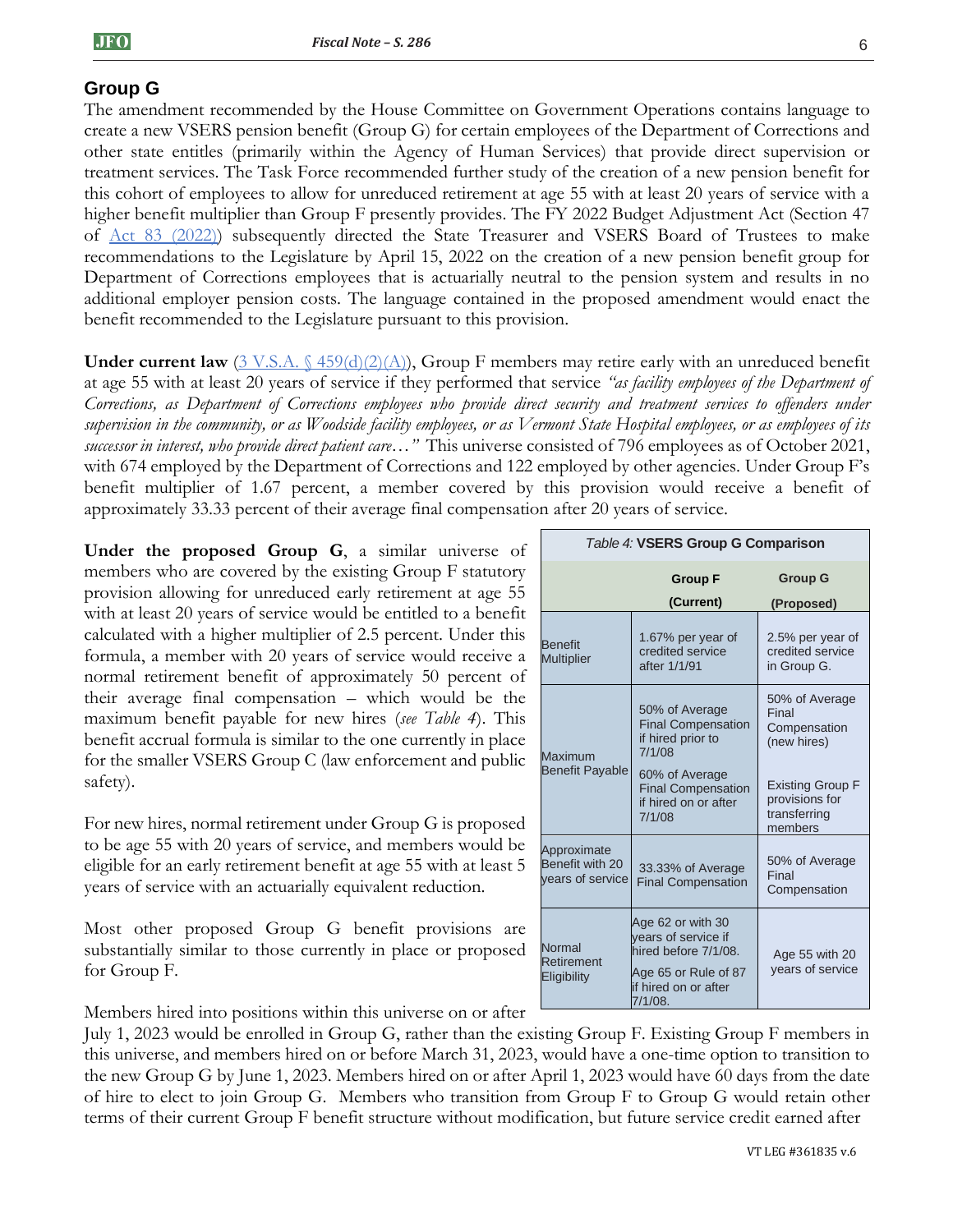enrolling in Group G would accrue under the higher 2.5 percent benefit multiplier. The higher multiplier would not apply retroactively to service performed prior to enrolling in Group G.

As members accrue service under the higher benefit multiplier of Group G, the accrued liabilities of the VSERS pension system will increase above status quo expectations. **Actuarial analysis performed at the direction of the State Treasurer estimates that the present value of benefits owed by the VSERS pension system will increase by approximately \$41.4 million, which will require an additional contribution rate of 4.68 percent of Group G member salaries to fund.** For members, rather than the State, to fund this benefit without decreasing the broader actuarial benefits to the VSERS system from other elements of the legislation, Section 11 of the amendment establishes Group G contribution rates at levels 4.68 percent higher than the levels proposed for Group F members for the applicable fiscal years (*as outlined previously in Table 2*). Aside from the 4.68 percent surcharge, Group G member contributions would otherwise be calculated under the proposed framework for Group F, based on salary quartiles calculated from the distribution of the hourly pay of the combined Group F and G active employees *(see Table 5)*. The estimated cost of the Group G benefit, and the required member contribution necessary to fund it, are based on underlying actuarial assumptions about employee retirement and net turnover behavior, payroll growth, membership characteristics, demographic projections, and economic trends.

| Table 5: VSERS Proposed Group G Effective Employee Contribution Rates                                                                                                                                                                                                                                                                                               |                |         |         |         |                                                                                                                                                                    |  |  |
|---------------------------------------------------------------------------------------------------------------------------------------------------------------------------------------------------------------------------------------------------------------------------------------------------------------------------------------------------------------------|----------------|---------|---------|---------|--------------------------------------------------------------------------------------------------------------------------------------------------------------------|--|--|
|                                                                                                                                                                                                                                                                                                                                                                     | <b>FY 2024</b> | FY 2025 | FY 2026 | FY 2027 | <b>Comments</b>                                                                                                                                                    |  |  |
| $<$ 25 <sup>th</sup><br>percentile:                                                                                                                                                                                                                                                                                                                                 | 11.33%         | 11.33%  | 11.33%  | 11.33%  | Beginning in FY 2024, for all active<br>members. The proposed rates mirror<br>those proposed for Group F, plus an                                                  |  |  |
| $25th-50th$<br>percentile:                                                                                                                                                                                                                                                                                                                                          | 12.33%         | 12.83%  | 12.83%  | 12.83%  | additional 4.68% to fund the present<br>value of the increased benefit.<br>phase-in of<br>contribution<br>$4$ -year<br>increases, by salary<br>quartile. A         |  |  |
| $50^{th}$ -75 <sup>th</sup><br>percentile:                                                                                                                                                                                                                                                                                                                          | 12.33%         | 12.83%  | 13.33%  | 13.33%  | member's contribution rate would be<br>based on the quartile their base hourly<br>rate of pay falls within, with the rate<br>charged to every dollar earned by the |  |  |
| member each fiscal year. Quartiles<br>$75^{th}+$<br>calculated annually from the combined<br>percentile:<br>Group F and G active membership.<br>13.83%<br>12.33%<br>12.83%<br>13.33%                                                                                                                                                                                |                |         |         |         |                                                                                                                                                                    |  |  |
| Note: Table 5 reflects the total effective contribution rates to be paid by members, including the 0.1% contribution<br>authorized by 3 V.S.A. § 473(f). The contribution rates reflected in the text of Section 11 of S.286, as amended by the<br>House Committee on Government Operations, omit the additional 0.1% contribution authorized by 3 V.S.A. § 473(f). |                |         |         |         |                                                                                                                                                                    |  |  |

As with any actuarial estimate, these expected and actual costs may change in the future based on plan experience factors and potential future changes to assumptions. Future actuarial gains or losses may, in combination with other factors, impact the unfunded liability and amount of required employee contribution to maintain cost neutrality to the employer over time.

It is not presently known exactly what long-term impact Group G may have on the State's OPEB obligations. As it is more expensive to insure a retired member who is not yet eligible for Medicare, it is possible that OPEB liabilities could increase in the future if the benefit structure of Group G encourages substantially more members to retire at earlier ages than they otherwise would under Group F. However, preliminary review by the State Treasurer based on the current membership characteristics of the VSERS membership does not expect that Group G will have a substantial impact on the State's net OPEB liability in the near term.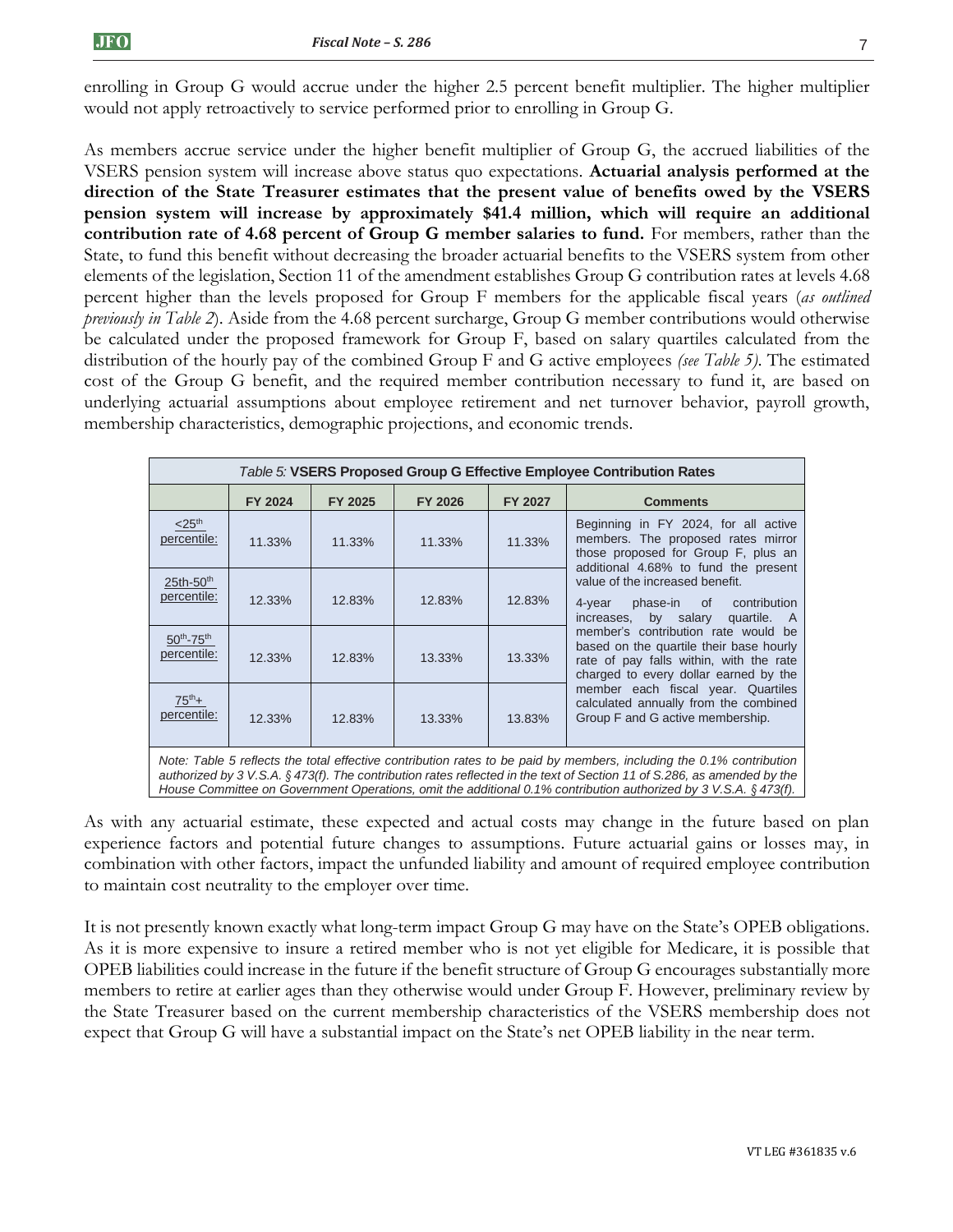### Modifications to the State Teachers' Retirement System (VSTRS) **Proposed Pension Benefit Changes**

Section 23 proposes several modifications to the pension benefit structure for VSTRS active members *(see Table 6).* Similar to the recommendations made for VSERS, no proposed changes would impact current retirees, beneficiaries, or terminated vested members. The proposed changes to the COLA would not apply to active members who are eligible for normal or unreduced retirement as of June 30, 2022.

Preliminary actuarial analysis commissioned for the Pension Task Force expects these proposed changes will reduce the State's actuarially determined employer contribution (ADEC) by approximately \$4.8 million and the VSTRS unfunded liability by approximately \$34.9 million. These impacts come from the proposed changes to the COLA benefit, which are expected to lead to a change in the long-term actuarial assumptions used to calculate the normal cost and accrued liabilities. Reductions in the VSTRS ADEC accrue primarily to two funds of State government – savings from reducing the normal cost (approximately \$1.6 million) primarily accrue to the Education Fund, and savings from reducing the unfunded liabilities (approximately \$3.2 million) primarily accrue to the General Fund. A small portion of savings will also accrue to Local Education Agencies that make contributions to both the normal cost and unfunded liability on their federally funded staff.

|                                                                                          | Table 6: VSTRS Current and Proposed Pension Provisions                                            |                                                                                                    |                                                                                   |                  |  |  |
|------------------------------------------------------------------------------------------|---------------------------------------------------------------------------------------------------|----------------------------------------------------------------------------------------------------|-----------------------------------------------------------------------------------|------------------|--|--|
|                                                                                          | <b>Current</b>                                                                                    | <b>Proposed</b>                                                                                    | <b>Comments</b>                                                                   | <b>Bill Sec.</b> |  |  |
| Group C – All Active Members Hired After 7/1/90 Plus Former Group B Members as of 7/1/90 |                                                                                                   |                                                                                                    |                                                                                   |                  |  |  |
| <b>COLA</b>                                                                              | Member must receive a<br>retirement benefit for at<br>least 12 months before<br>receiving a COLA  | Member must receive a<br>retirement benefit for at<br>least 24 months before<br>receiving a COLA   | Proposed change would only apply to members<br>who are active on or after 7/1/22. | Sec. 23          |  |  |
| <b>COLA</b>                                                                              | Net percentage change in<br>the CPI used to calculate<br>the COLA has a 1%<br>minimum, 5% maximum | Net percentage change in<br>the CPI used to calculate<br>the COLA has a 0%<br>minimum, 4% maximum. | Proposed change would only apply to members<br>who are active on or after 7/1/22. | Sec. 23          |  |  |

Additionally, Sections 21 and 22 include language reflecting the General Assembly's intent to consider future legislation that would create a path for the COLA benefit formula (or other terms of the benefit structure) to be increased in the future when the VSTRS pension system is at least 80 percent funded for members who leave active service on or after June 30, 2023. Currently, VSTRS Group C members receive a COLA in retirement that is calculated at 50 percent of the net percentage change in the CPI. The legislative intent, per the Task Force recommendations, is to eventually increase the COLA formula for members who paid approximately one year of the increased employee contributions (see below) once the system reaches 80 percent funded, provided that doing so would not result in the fund falling below 80 percent funded. As of the FY 2021 actuarial valuation, which does not reflect any of the proposed changes in this bill, the VSTRS system is expected to reach 80 percent funded in approximately FY 2033.

Preliminary actuarial estimates reported to the Joint Fiscal Office by the Office of the State Treasurer indicate that if the necessary statutory changes to implement this recommendation were enacted now, they would increase the unfunded liability by approximately \$105 million and the ADEC by approximately \$16 million. Rather than enshrining this future benefit change into statute now, which would immediately increase the unfunded liability and ADEC, Section 21 proposes to create a dedicated account that would receive the VSTRS portion of future General Fund surpluses, invest those funds, and use those assets to fund future increases to the benefit when the system is at least 80 percent funded, or in conjunction with other proposed changes to the amortization schedule. Section 22 establishes a process for evaluating the fiscal impacts of future benefit changes and making recommendations for legislative action to modify benefits in the future, provided that enough assets are in the newly created account to pay for the present value of those future benefit modifications and the Legislature enacts those benefit modifications into statute.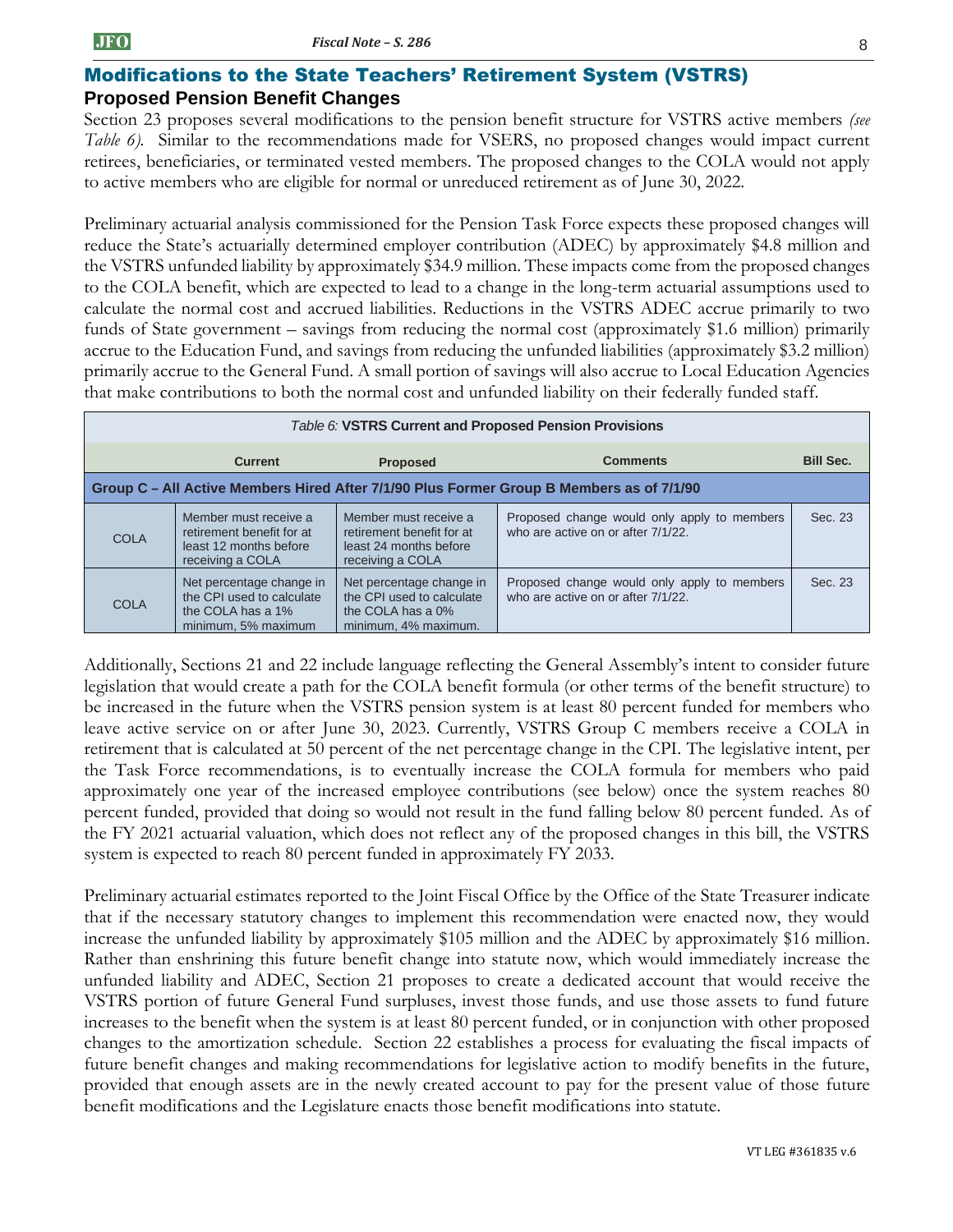#### **Proposed Employee Contribution Rates**

Section 19 proposes modifications to the member contribution rates paid by active VSTRS employees, beginning on July 1, 2022. Employee contributions are made on a pre-tax basis and revenue is credited toward the normal cost of the member's future pension benefits, not toward the unfunded liability. Additional revenue raised through employee contributions reduces employer pension expenses (the ADEC) by paying a greater share of the total normal cost that would otherwise fall to the employer to pay. Most of the savings from higher employee contributions would accrue to the Education Fund.

The Pension Task Force recommended moving to a progressive contribution structure for VSTRS members, beginning in FY 2023 *(see Table 7).* As originally recommended, a marginal rate structure with five fixed income brackets would be phased in over a three-year period. The member's effective contribution rate would be determined annually by the bracket that their base annual contract salary falls within, with that effective rate charged on every dollar earned by the member over the course of the year. For example, a member with a \$45,000 base salary would pay an effective rate of approximately 6.06% on every dollar earned that year. The effective rate would be derived from calculating 6.00% on their first \$40,000 of base salary plus 6.50% on their next \$5,000 of base salary. Preliminary estimates by JFO based on active payroll data suggest that approximately \$10.3 million of additional revenue could be generated by full phase-in of the rate structure in FY 2025, which will reduce the Education Fund's contribution. Overall payroll growth is expected to increase at a longterm annual growth rate of 3.0%. Revenue from employee contributions, in turn, would expect to increase at a similar pace when all else is equal. However, actual revenues may fluctuate from estimates due to fluctuations in timing and the census and payroll characteristics of the active workforce.

Subsequent to the introduction of S.286,

| Table 7: VSTRS Proposed Marginal Employee Pension<br><b>Contribution Rates - As Originally Recommended</b> |                                           |             |                   |                   |
|------------------------------------------------------------------------------------------------------------|-------------------------------------------|-------------|-------------------|-------------------|
| <b>Current</b>                                                                                             | <b>Originally Proposed Marginal Rates</b> |             |                   |                   |
|                                                                                                            | <b>Income Bracket</b>                     | FY.<br>2023 | <b>FY</b><br>2024 | <b>FY</b><br>2025 |
| <b>Members At Least</b><br>Age 57 or With At                                                               | $<$ \$40,000                              | 6.00%       | 6.25%             | 6.25%             |
| Least 25 Years of<br>Service On<br>6/30/2010 pay 5.0%                                                      | \$40,000.01-\$60,000                      | 6.50%       | 6.75%             | 6.75%             |
| Members Less Than                                                                                          | $$60,000.01 - $80,000$                    | 6.75%       | 7.00%             | 7.50%             |
| Age 57 or With Less<br>Than 25 Years of<br>Service on 6/30/2010<br>pay 6.0%.                               | \$80,000.01-\$100,000                     | 7.00%       | 7.50%             | 8.25%             |
|                                                                                                            | $$100,000.01+$                            | 7.25%       | 8.00%             | 9.00%             |
| Add'l Est. Revenue (\$ million)                                                                            |                                           | 6.2         | 8.7               | 10.3              |

*Table 8***: VSTRS Proposed Flat Employee Pension Contribution Rates for FY 2023-2024 – As Recommended in Amendment**

| <b>Current</b>                                                                                                                                                                                          | <b>Proposed Flat Rates</b>                                                                                                                                                              |                                                                         |                                                                         |  |
|---------------------------------------------------------------------------------------------------------------------------------------------------------------------------------------------------------|-----------------------------------------------------------------------------------------------------------------------------------------------------------------------------------------|-------------------------------------------------------------------------|-------------------------------------------------------------------------|--|
|                                                                                                                                                                                                         | <b>Base Salary Level</b>                                                                                                                                                                | FY 2023                                                                 | FY 2024                                                                 |  |
| Members At Least Age<br>57 or With At Least 25<br><b>Years of Service On</b><br>6/30/2010 pay 5.0%<br>Members Less Than<br>Age 57 or With Less<br>Than 25 Years of<br>Service on 6/30/2010<br>pay 6.0%. | $<$ \$40,000<br>\$40,000.01-\$50,000<br>$$50,000.01 - $60,000$<br>\$60,000.01-\$70,000<br>\$70,000.01 -- \$80,000<br>\$80,000.01-\$90,000<br>\$90,000.01 - \$100,000<br>$$100,000.01 +$ | $6.00\%$<br>6.05%<br>6.10%<br>6.20%<br>6.25%<br>6.35%<br>6.50%<br>6.65% | 6.10%<br>6.15%<br>6.25%<br>6.35%<br>6.50%<br>6.75%<br>$7.00\%$<br>7.25% |  |
| Add'l Est. Revenue (\$ million)                                                                                                                                                                         | 6.2                                                                                                                                                                                     | 9.1                                                                     |                                                                         |  |

concerns were raised over the ability of employers to implement the originally recommended marginal withholding structure by the beginning of FY 2023 within the constraints of existing payroll systems. As an interim measure, the amendment recommended by the House Committee on Government Operations proposes an alternative contribution rate structure for FY 2023 and FY 2024. Similar to the VSERS proposal, this alternative structure proposes to charge flat rates (not marginal rates) on every dollar earned by an active member based on which of eight brackets their contract salary falls within *(see Table 8).* For example, a member with a base salary above \$40,000 and up to \$50,000 would pay 6.05% on every dollar earned in FY 2023. Estimates by JFO based on active payroll data suggest that this alternative rate structure will yield virtually the same amount of revenue in FY 2023 as the originally recommended marginal structure in *Table 7.* Section 20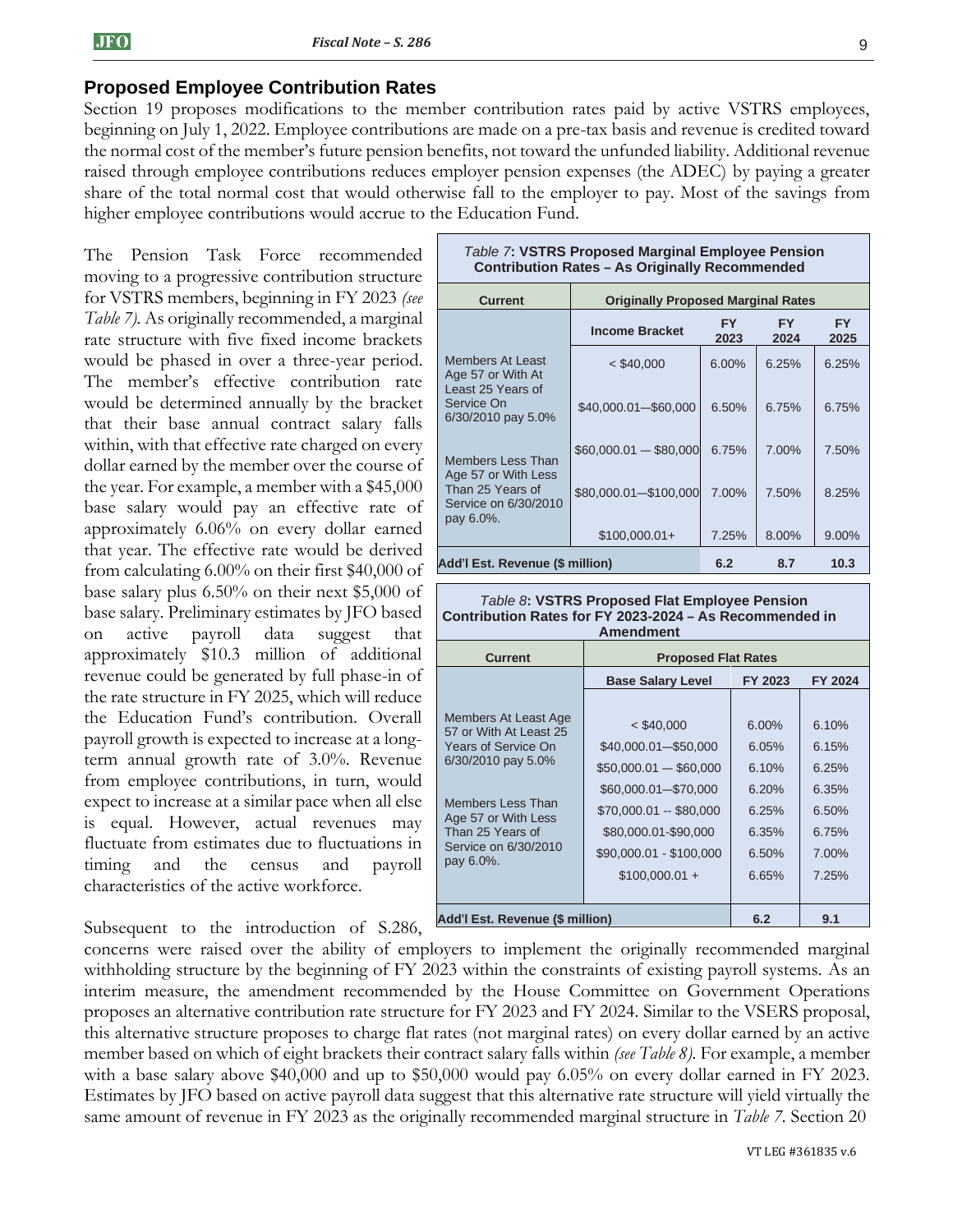of the amendment directs the Agency of Digital Services and State Treasurer to consult with stakeholders to study and make recommendations to the Legislature on the implementation of the originally recommended marginal rate structure by January 15, 2023.

## Additional State Pension Contributions

#### **One-Time Pension System Contributions**

Section 28 contains \$200 million of one-time General Fund contributions to the two pension systems to pay down the respective unfunded liabilities — \$75 million to VSERS and \$125 million to VSTRS — in recognition of the fact that the VSTRS system has a significantly larger unfunded liability. Act 74 (2021) reserved \$150 million of FY 2021 general funds for pension funding initiatives, which Section 28 unreserves and appropriates equally to both systems. Section 28 also appropriates an additional \$50 million from FY 2022 general funds to the VSTRS system.

These one-time pension contributions would be made in FY 2022 and result in future recurring employer ADEC savings beginning two years in the future (FY 2024). Although the actual fiscal impact of these contributions will be determined by future actuarial valuations in conjunction with other experience factors, preliminary analysis commissioned by the Task Force estimates a Year 1 (FY 2024) impact of approximately \$7.3 million (VSERS) and \$12.2 million (VSTRS) of relative ADEC savings from one-time contributions of similar magnitudes. For VSERS, these savings would accrue to the funds of State government in proportion to their shares of the active payroll. For VSTRS, these savings would primarily accrue to the General Fund with a small portion accruing to Local Education Agencies on their federally funded staff.

### **Recurring Additional State Contributions to the Pension Systems**

Sections 11 and 19 propose ongoing commitments of State funds to further accelerate the pay-down of the unfunded pension liabilities. Beginning in FY 2024, the first year of anticipated ADEC savings from the impact of the one-time contributions, the State would make supplemental contributions above the actuarially recommended amount and effectively redirect the savings into further paying down the unfunded liabilities. These sections propose additional amounts to each system of \$9 million in FY 2024, \$12 million in FY 2025, and \$15 million in FY 2026. The amounts would then remain at \$15 million until the respective pension system reaches 90 percent funded. According to the FY 2021 actuarial valuations, which do not reflect any of the impacts of the proposed changes contained in this bill, the systems are expected to reach 90 percent funded in a status quo situation in FY 2034 (VSERS) and FY 2036 (VSTRS), respectively.

Section 11 proposes that the annual VSERS funding recommendation made by the Retirement Board shall reflect the actuarially determined employer contribution plus these additional payments toward the unfunded liability, with the total cost reflected in the annual percentage assessed to payroll across all the various employing agencies/departments and funds of state government. Section 19 proposes a similar requirement of the VSTRS Retirement Board to reflect the additional payment in its annual funding request; however, VSTRS employer pension costs are paid through a direct appropriation in the annual appropriations bill. These commitments would be subject to appropriations by future legislatures.

Like one-time contributions, recurring contributions in excess of the actuarially recommended amount are expected to have positive impacts; improving the systems' funded ratios, accelerating the pay down of the unfunded liability, and resulting in future ADEC savings. While the Pension Task Force commissioned actuarial analysis on similar recurring revenue scenarios, the impacts of this specific proposal have not been costed out by the actuaries to date.

## Prefunding Other Post-Employment Benefits (OPEB)

Prefunding retirement benefits like pensions and OPEB involves setting aside funds over the course of an active member's career, investing those assets, and using the compound investment gains to partially fund the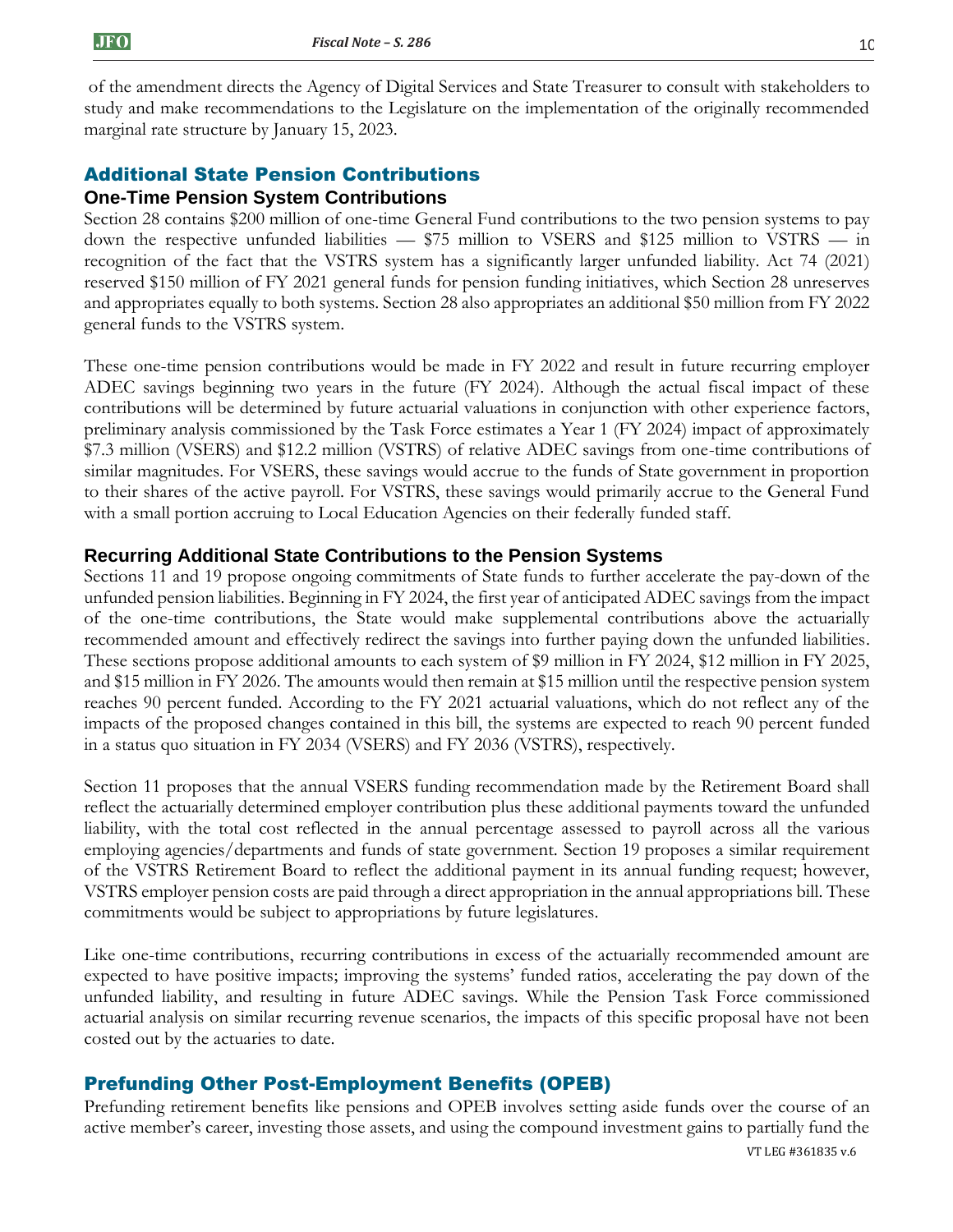cost of future benefits. The initial costs of moving to prefunding are higher than the current "paygo" system of paying the benefits for current retirees as they become due. However, prefunding itself substantially lowers the State's unfunded retirement liabilities and is more cost efficient over time since investment gains offset expenses to taxpayers in the future.

Prefunding requires the State to enact a statutory funding policy that meets actuarial review, then commit to future contributions above the "paygo" amount to build up a pool of surplus assets to be invested over time. At the end of the amortization period, the systems would be projected to have enough assets to fund the cost of benefits to future retirees, provided that the normal cost continues to be fully funded and all actuarial assumptions are met. With a statutory prefunding policy enacted, the assets of the two OPEB systems can be invested with VPIC with an assumed long-term rate of return that is currently 7.0 percent. By using a 7.0 percent rate of return to discount liabilities, rather than the 2.20 — 2.41 percent rates tied to the 20-year AA municipal bond rate that accounting rules require "paygo" systems to use, the unfunded OPEB liabilities would be reduced by approximately \$1.728 billion by the end of FY 2023 *(see Table 9).*

| Table 9: Estimated Impact of Prefunding OPEB |                                         |                                |                   |                                                                                                                                                         |                                |                 |
|----------------------------------------------|-----------------------------------------|--------------------------------|-------------------|---------------------------------------------------------------------------------------------------------------------------------------------------------|--------------------------------|-----------------|
|                                              |                                         | <b>State Employee OPEB</b>     |                   |                                                                                                                                                         | <b>Teacher OPEB</b>            |                 |
|                                              | FY 2023 -<br><b>Status Quo</b><br>Paygo | FY 2023 -<br><b>Prefunding</b> | Change            | FY 2023 -<br><b>Status Quo</b><br>Paygo                                                                                                                 | FY 2023 -<br><b>Prefunding</b> | Change          |
| 1. Rate of Return                            | 2.41%                                   | 7.00%                          |                   | 2.20%                                                                                                                                                   | 7.00%                          |                 |
| 2. Actuarial<br><b>Accrued Liability</b>     | \$1,787,402,771                         | \$901,630,521                  | (\$885,772,250)   | \$1,519,502,091                                                                                                                                         | \$683,414,665                  | (\$836,087,426) |
| 3. Fund Assets                               | \$123,166.267                           | \$128,686,560                  | \$5,520,293       | \$14,955,429                                                                                                                                            | \$15,657,836                   | \$702,407       |
| 4. Unfunded<br>Liability (2-3)               | \$1,664,236,267                         | \$772,943,961                  | (\$891, 292, 306) | \$1,504,546,662                                                                                                                                         | \$667,756,829                  | (\$836,789,833) |
| 5. Normal Cost                               | \$66,216,417                            | \$20,897,140                   | (\$45,319,277)    | \$56,584,557                                                                                                                                            | \$15,104,597                   | (\$41,479,960)  |
| 6. Amortization<br>of Unfunded<br>Liability  | \$55,898,305                            | \$43,680,845                   | (\$12,217,460)    | \$52,403,565                                                                                                                                            | \$39,709,031                   | (\$12,694,534)  |
| 7. Total ADEC<br>$(5+6)$                     | \$122,114,722*                          | \$64,577,985                   | (\$57,536,737)    | \$108,988,122*<br>(*) Under Status Quo Pavgo the OPER ADEC is not fully funded Instead only the pavgo cost of providing benefits to current retirees is | \$54,813,628                   | (\$54,174,494)  |

(\*) Under Status Quo Paygo, the OPEB ADEC is not fully funded. Instead, only the paygo cost of providing benefits to current retirees is appropriated. The proposed prefunding policy will require the ADEC (both the normal cost and the unfunded liability amortization payment) to be fully funded in future years. Source: FY 2021 GASB 74 Valuations.

Sections 15 and 24 contain the statutory funding policies required to prefund the OPEB benefits and fully fund the net unfunded liabilities by FY 2048. Like pensions, the OPEB prefunding is proposed to reflect an employer normal cost contribution to fund the future benefits of today's active members, plus an amortization payment toward the unfunded liabilities already earned by the active and retired workforce. These annual payments are made into a benefits fund, which pays the cost of benefits for current retirees from the proceeds of those contributions and the compound investment gains earned on those assets over time.

VT LEG #361835 v.6 Like how pensions are funded, Section 15 proposes that the VSERS OPEB contribution amount be recommended annually by the Retirement Board and paid from an assessment charged to the funds of State government in proportion to their share of the active payroll. Typically, approximately 40 percent of these costs are paid from the General Fund, with federal and special funds paying the remainder. Likewise, Sections 24 and 25 propose to mirror the VSTRS pension funding structure by paying the OPEB normal cost from the Education Fund and the unfunded liability amortization payment (net of contributions from LEAs) from the General Fund. Furthermore, Section 28 unreserves \$14 million of FY 2021 Education Fund that were reserved in Act 74 (2021) and appropriates \$13.3 million of those funds to the Retired Teachers' Health and Medical Benefits Fund (teacher OPEB). This one-time appropriation will help seed the initial stages of prefunding these benefits while hedging against short-term volatility in investment performance, premium costs, plan experience, and other uncertainties. The VSERS OPEB fund, which received \$52.4 million from unreserved, undesignated General Fund surplus in FY 2021 per 32 V.S.A. § 308c(a)(3), has sufficient funding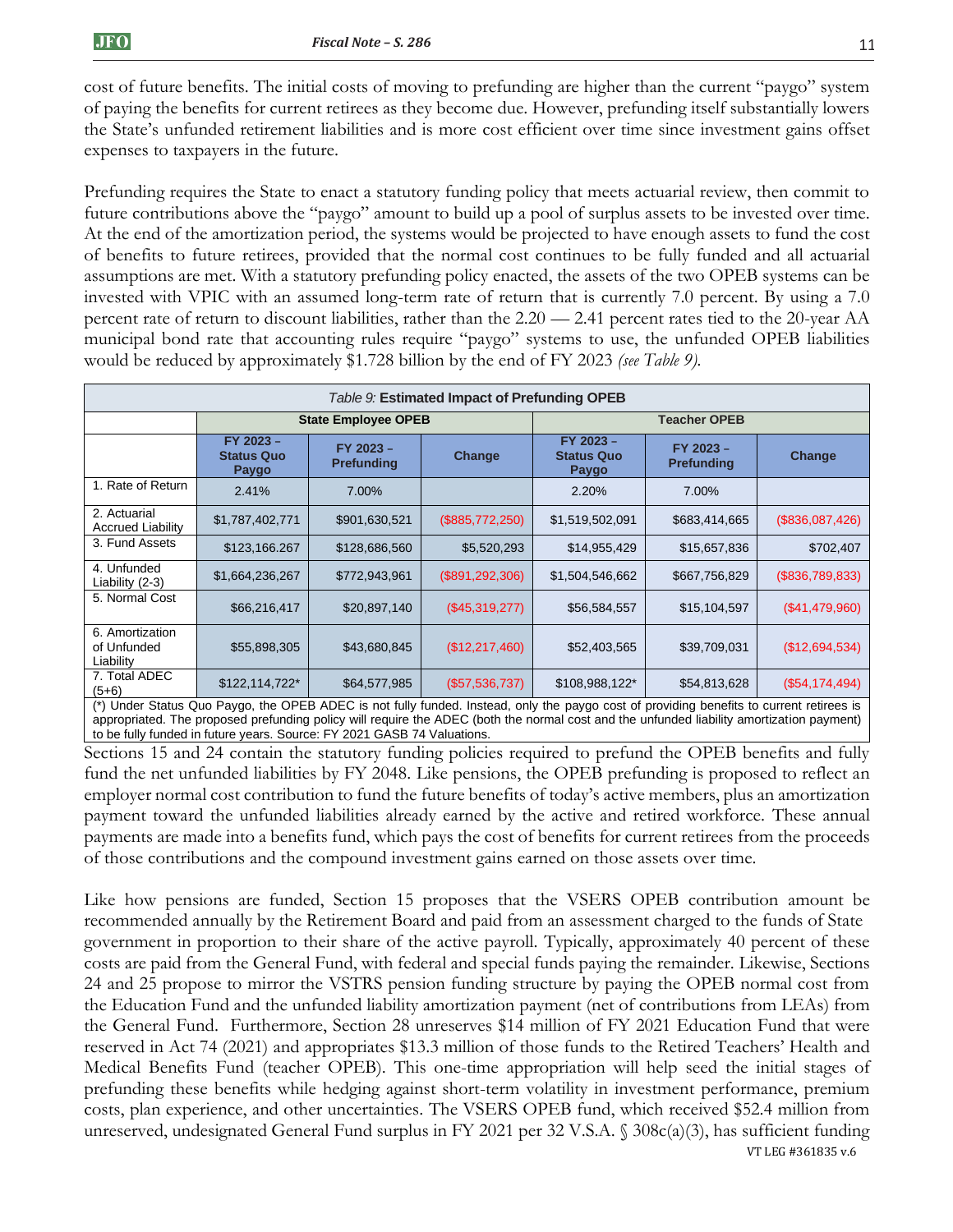to begin prefunding without the need for additional initial appropriations for this purpose. Beginning in FY 2023:

- Prefunding VSERS OPEB is expected to have an increased cost of approximately \$22.2 million to all the funds of State government in proportion to their shares of the active payroll. Moving to prefunding would reduce the VSERS OPEB unfunded liabilities by approximately \$891.3 million.
- Prefunding VSTRS OPEB is expected to have an increased cost of approximately \$15.1 million to the Education Fund and \$5.5 million to the General Fund. Moving to prefunding would reduce the VSTRS OPEB unfunded liabilities by approximately \$836.8 million.

Additionally, Section 26 proposes to repeal the July 1, 2023 sunset for the annual charge for teacher health care paid by Local Education Agencies per [16 V.S.A. §](https://legislature.vermont.gov/statutes/section/16/055/01944d) 1944d. This language would continue the practice of LEAs making annual contributions for teachers hired after July 1, 2015. In FY 2023, these charges are expected to generate approximately \$6.1 million, which offsets the cost to the State of providing OPEB benefits.

## Summary Chart – Preliminary Estimates of Fiscal Impacts by Fund

*Table 10* summarizes the preliminary expected relative fiscal impacts of the various provisions contained in S.286, and *Table 11 (on the following page)* summarizes the additional state investments and impacts to the unfunded retirement liabilities by system.

| Table 10: Preliminary Estimates of Anticipated FY23 Budget Impact of S. 286<br>(\$ millions) |                    |                                                      |                        |  |  |
|----------------------------------------------------------------------------------------------|--------------------|------------------------------------------------------|------------------------|--|--|
| <b>State Employees</b>                                                                       | <b>FY23</b>        | <b>Teachers</b>                                      | <b>FY23</b>            |  |  |
| Current FY23 Budget For Employer Contribution                                                |                    | <b>Current FY23 Budget For Employer Contribution</b> |                        |  |  |
| Pension - Normal and Unfunded Liability                                                      | 124.2 all funds    | Pension - Normal                                     | 40.7 Ed Fund           |  |  |
| OPEB/Retiree Health Care- PayGo                                                              | 43.7 all funds     | Pension - Unfunded Liability                         | 157.5 GF               |  |  |
| Total (payroll assessment funded)                                                            | 167.9 all funds    | OPEB/Retiree Health Care- PayGo                      | 29.6 GF                |  |  |
|                                                                                              |                    | Total (payroll assessment funded)                    | 227.8 all funds        |  |  |
| S.286 Estimate Budget Need                                                                   | <b>FY23</b>        | S.286 Estimate Budget Need                           | <b>FY23</b>            |  |  |
| Pension - Normal and Unfunded Liability                                                      | 112.7 all funds    | Pension - Normal                                     | 32.9 Ed Fund           |  |  |
| <b>OPEB Prefund - Normal and Unfunded Liability</b>                                          | 64.6 all funds     | Pension - Unfunded Liability                         | 154.3 GF               |  |  |
| Total (payroll assessment funded)                                                            | 177.3 all funds    | <b>OPEB Prefund - Normal</b>                         | 15.1 Ed Fund           |  |  |
|                                                                                              |                    | <b>OPEB Prefund - Unfunded Liability</b>             | 35.1 GF                |  |  |
|                                                                                              |                    | Total                                                | <b>237.4 all funds</b> |  |  |
| <b>FY23 Total Budget Impact</b>                                                              | <b>9.4 GF FY23</b> | <b>FY23 Budget Impact</b>                            |                        |  |  |
| Address with \$10 million onetime GF in FY23.                                                |                    | <b>Education Fund - OPEB</b>                         | 15.1                   |  |  |
| a transition year to help agencies and                                                       |                    | <b>Education Fund - Pension</b>                      | $-7.8$                 |  |  |
| departments unable to absorb the increase in<br>payroll assessment needed for FY23           |                    | General Fund - OPEB                                  | 5.5                    |  |  |
|                                                                                              |                    | General Fund - Pension                               | $-3.2$                 |  |  |
|                                                                                              |                    | Total                                                | 9.6                    |  |  |